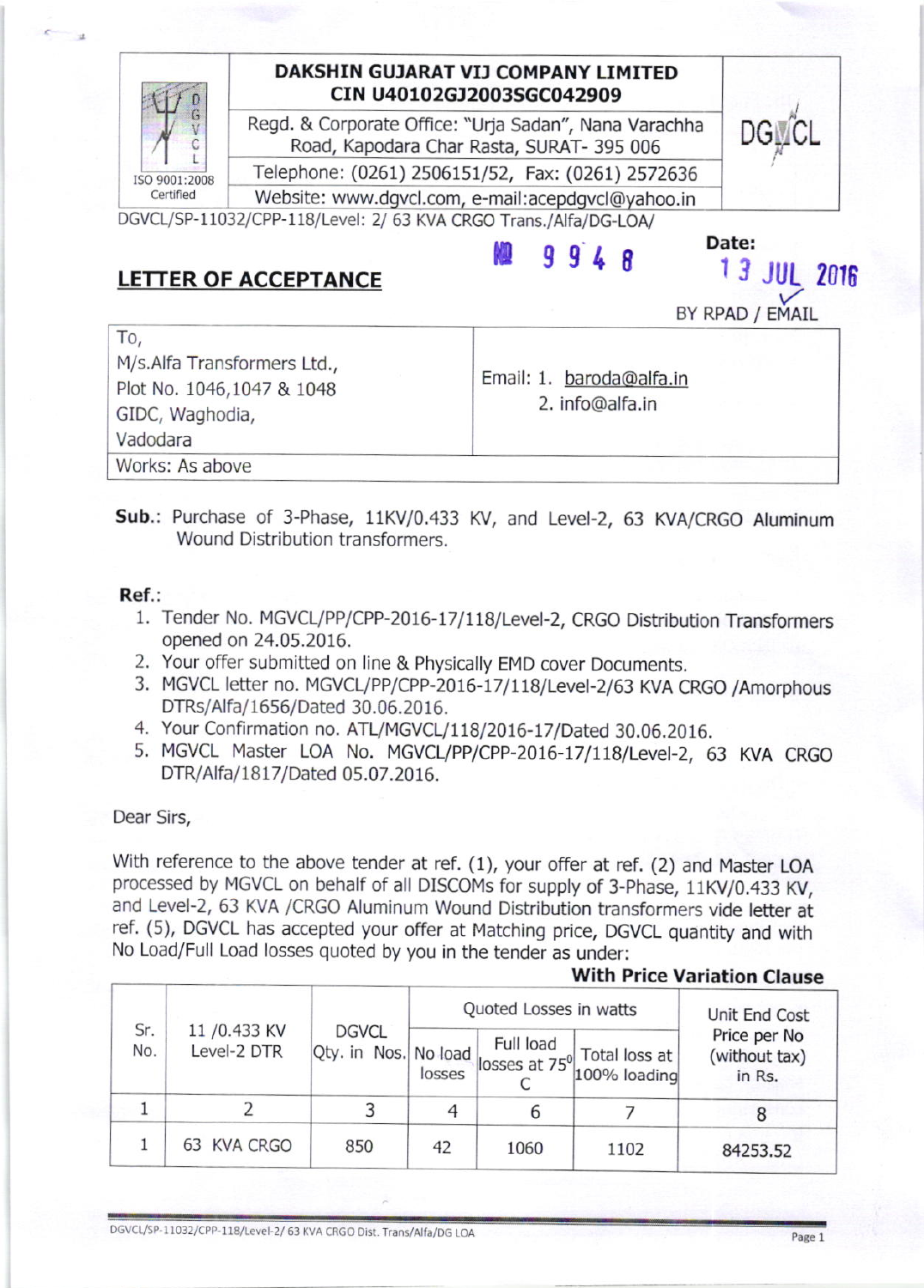The Price Break-up of end cost as matched by you shall be as under.

| Rating                | Unit Ex-<br>Works<br>Price<br>in<br>Rs. | Unit<br>Ins.<br>ın<br>Rs. | Unit<br>Freight<br>in Rs. | Unit<br><b>Excise</b><br>Duty<br>$(12.5\%)$<br>in Rs. | Unit End<br>cost w/o<br>CST/VAT<br>in Rs. | Unit<br>VAT @<br>(5%)<br>in Rs. | Unit End<br>cost With<br>CST/VAT in<br>Rs. |
|-----------------------|-----------------------------------------|---------------------------|---------------------------|-------------------------------------------------------|-------------------------------------------|---------------------------------|--------------------------------------------|
| 63 KVA<br><b>CRGO</b> | 74270.00                                | 70.0                      | 629.77                    | 9283.75                                               | 84253.52                                  | 4209.17                         | 88462.69                                   |

The prices shall be on price variation basis. The base date shall be O1.04.2016. (Tender bid opened on dtd. 24,05.2016).

### DELIVERY PERIOD:

The delivery of the order materials against this LOA shall be completed within Five (05) Months, in equal monthly basis after a commencement period of 45 days from the date of receipt of the Letter of Acceptance. All the drawings, if applicable type tests & Proto sample etc., to be got approved within commencement period only

However, early delivery will be acceptable, if required by DGVCL.

Note that as per tender terms & conditions nodal DISCOM (i.e. PGVCL) will be responsible for approval of GTP, Drawings and common proto type sample on behalf of all DISCOMS to whom orders are placed.

#### BANK GUARANTEE TOWARDS EXECUTION PERIOD:

The Bank Guarantee towards execution of contracts (i.e. Security Deposit) must be invariably submitted within 15 (Fifteen) days from the date of receipt of Letter of Acceptance (LOA).

As per the tender terms & conditions you shall have to pay  $4$  (Four) %  $(i.e. 30,07,731=66)$  of the contract value (Total end cost with taxes) as Security deposit by either demand draft in favour of Dakshin Gujarat Vij Company Ltd. payabte at Surat of any schedule bank or by way of Bank Guarantee of any designated bank as schedule-A of tender condition on stamp paper of Rs. 100.00. Bank Guarantee Performa is enclosed herewith. The Bank Guarantee submitted should be strictly as per our format only.

If the full Performance Guarantee towards Execution Period (Security Deposit) amount is not submitted within 15 (Fifteen) days after the receipt of the LOA, then the LOA will be out rightly cancelled at your risk & cost (at the discretion of DGVCL) without entering into any correspondences. A/T will not be placed on your firm and actions shall be taken against you like stop dealing or any other actions as decided by DGVCL considering you/ your firm as defaulter. The amount of Performance Guarantee towards Execution is required to pay irrespective of your unit is SSI/NSIC/Other units (non SSI/NSIC unit).